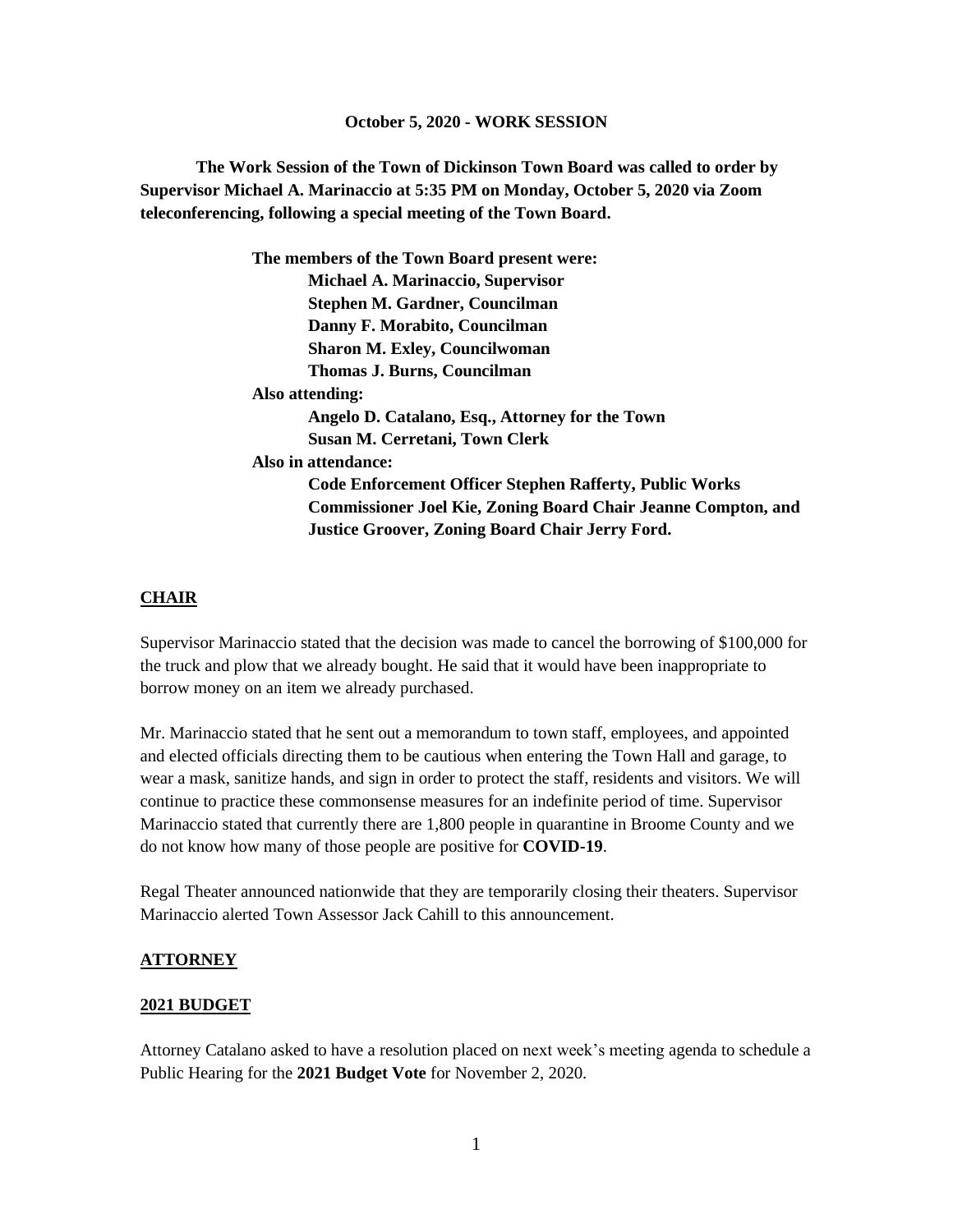### **October 5, 2020 - WORK SESSION**

## **REGISTERED AGENT LOCAL LAW**

Mr. Catalano will ask Attorney Cortese for a final copy of the Local Law and he will forward it on to the board members.

Attorney Catalano asked to have a resolution placed on next week's meeting agenda to schedule a Public Hearing for the **Registered Agent Local Law** for November 2, 2020.

# **LIGHTING CONTRACT ALONG THE MULTI USE PATH**

Supervisor Marinaccio asked to have a resolution placed on next week's meeting agenda to schedule a Public Hearing for November 2, 2020 regarding the lighting contract for the multi-use trail received from the **NYSDOT**.

# **CHENANGO FIRE PROTECTION CONTRACT RENEWAL**

Supervisor Marinaccio asked to have a resolution placed on next week's meeting agenda to schedule a Public Hearing for November 2, 2020 to consider renewing the **Chenango Fire Protection Contract**. It is a five-year contract with no increase for 2021.

### **CODE ENFORCEMENT**

Supervisor Marinaccio asked Mr. Rafferty about the condition of a house located on Bevier Street that suffered damage from a fire. The neighbor contacted the Supervisor about the condition and his concern that it is a safety hazard. Mr. Rafferty responded that the neighbor has contacted him at least 15 times in the last two weeks. This neighbor was interested in buying the property and then the negotiations with the property owner fell apart. The owner is waiting on an asbestos survey and intends to tear the second story off and rebuild. Mr. Rafferty stated that the building is salvageable.

# **PUBLIC WORKS**

- Public Works Commissioner Kie reported that the generator was sold for \$8,000 and the paver was sold for \$4,000.
- Mr. Kie is currently working on obtaining a new tractor for the cemetery. He would like to trade in the old 2014 Zero turn tractor - that would lower the price down to \$6,000 for the new equipment. Mr. Kie will ask for permission to purchase at next week's board meeting.
- Public Works employee mechanic John White has given his 2-week notice. He will be leaving us to go back to work at the County. Mr. Kie said that he will be missed.
- Public Works Commissioner Kie reported that leaf pickup has begun.
- The last day of yard waste pickup will be Veterans Day.